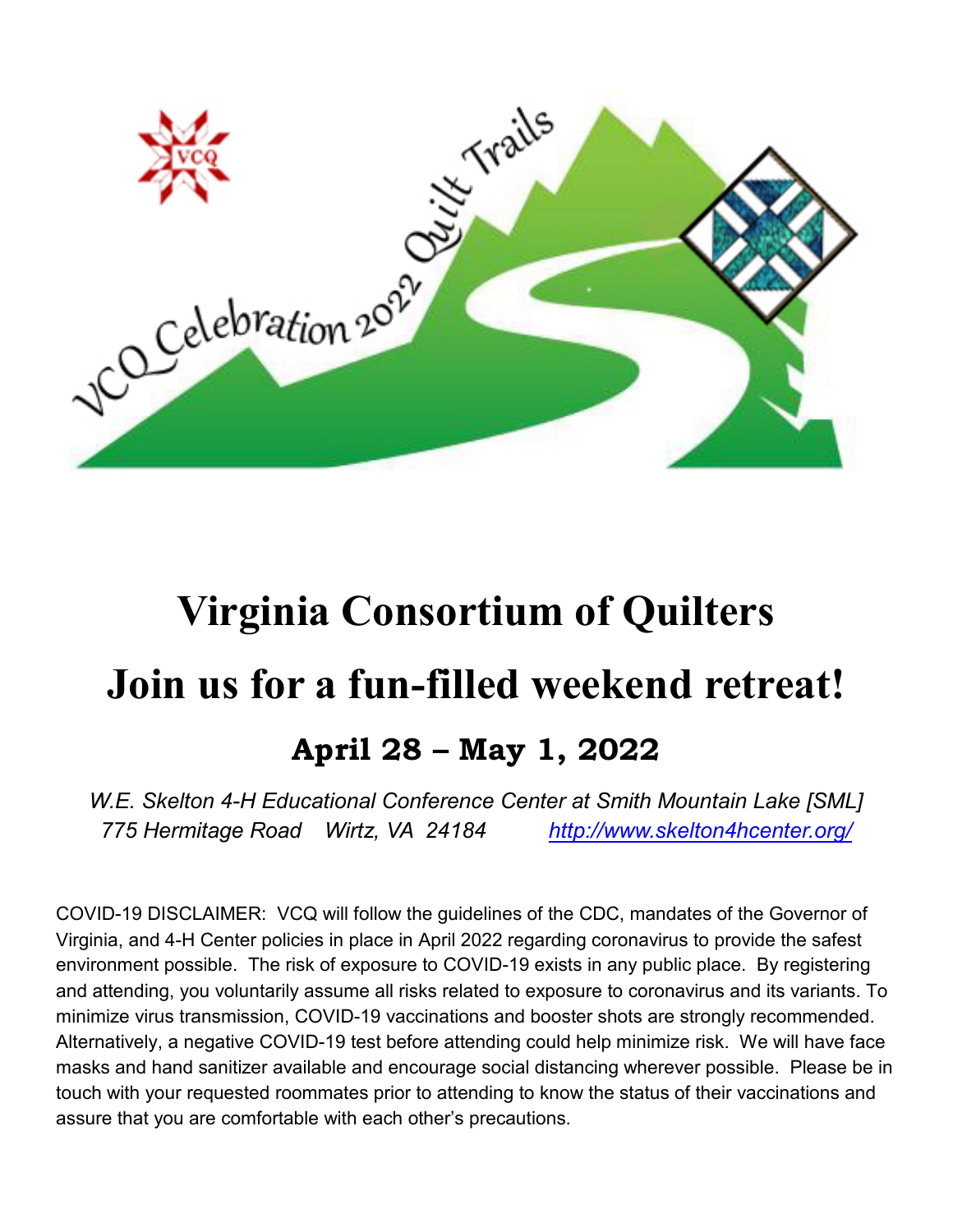# **Your 2022 Celebration Committee looks forward to seeing you at the Lake. Please contact committee members with any questions at [celebration@vcq.org.](mailto:celebration@vcq.org)**

**Chairpersons** Deb Schupp and Susan Price, [celebration@vcq.org](mailto:celebration@vcq.org) **Committee Members** Mary Grogan, Vendors & Technology Susan Price, Brochure Karin McElvein, Quilt Challenge Susan Price, Teachers Phyllis Keesee & Gloria Brewster, Block Lotto Kathy McCrea, Registration, [kathy.mccrea@cox.net](mailto:kathy.mccrea@cox.net) Mary Grogan, Wendy Collyer, Karin McElvein, Lynn Garver, Bonnie Timm - Tag Team Betty Blessin, Silent Auction Elaine Breiner, Centerpieces Elizabeth Gibson, Tote Bag Challenge Susan Brooks, Raffle Items/Welcome Bags/Door Prizes Elizabeth Gibson, Karen Brewster - Girls Friday

# *IMPORTANT INFORMATION*

- *Celebration Dates: April 28 – May 1, 2022. Check in: 1:00PM April 28. Depart: 11:00AM May 1.*
- *Cost: \$385 per VCQ member and \$485 per non-member. All-inclusive fee with the exception of kit fees, class supplies, and spending \$\$\$ for vendors and silent auction. DAY STUDENTS: \$310 per VCQ member and \$410 per non-member. You must be a member when you register AND when you attend to get the member price.*
- *Registration opens August 1, 2021 online or by mail, and a \$100 non-refundable PayPal deposit will reserve your spot. Only VCQ Members will be registered during the month of August 2021. Mailed-in registrations will also be accepted but will not be opened until August 1. Non-members may begin to register September 1, 2021. Any mailed-in registrations from Non-members received in August will be held until September 1.*
- *Registration closes March 1, 2022 (or at capacity). Final payment due March 1, 2022.*
- *Specify roommate requests when you register. MAKE SURE THE PERSONS YOU REQUEST ALSO REQUEST YOU ON THEIR REGISTRATION FORM.*
- *Roommates: There will be a 3-person minimum; 4 maximum.*
- *Limited Handicap facilities are available.*
- *W.E. Skelton 4-H Educational Conference Center at Smith Mountain Lake [SML] emergency numbers: phone 540-721-2759 fax 540-721-2766 email: Skelton4H@vt.edu*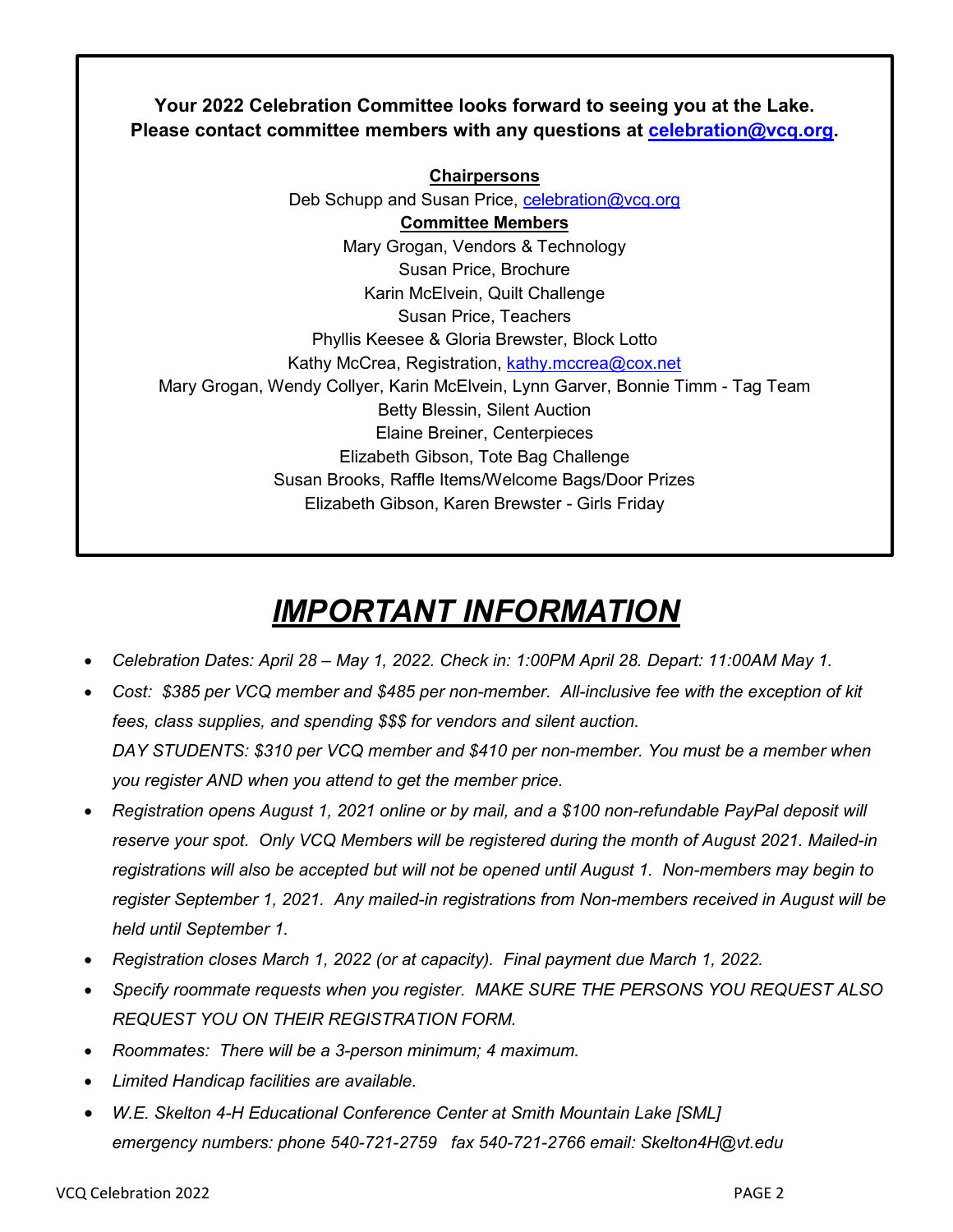# **CELEBRATION 2022 SCHEDULE (Subject to Change)**

# *Thursday, April 28*

|                    |                | 1:00 PM - 4:00 PM   | <b>REGISTRATION, Turn in Block Lotto, register for the challenge, and register</b><br>Past Years Completed Projects for Show & Tell. |
|--------------------|----------------|---------------------|--------------------------------------------------------------------------------------------------------------------------------------|
| 4:00 PM            |                | - OPENS             | Drop off items for the Silent Auction at the Central Activities Building (CAB)<br><b>Merchant Mall Vendors</b>                       |
|                    |                |                     |                                                                                                                                      |
| 4:30 PM            |                | $-5:30$ PM          | Meet and Greet the teachers, specialty items will be for sale by the teachers                                                        |
| 6:00 PM            |                | $-7:00$ PM          | Dinner                                                                                                                               |
| 7:15 PM            |                |                     | Program: Welcome                                                                                                                     |
|                    |                |                     | Introduction of Teachers with Class samples; Tote Bag Parade/Contest                                                                 |
|                    |                |                     | Activity: Buck Night (participation optional, see page 5)<br>Show & Tell of Past Celebration Projects                                |
| <b>CLOSES</b>      |                | $9:30$ PM           | <b>Merchant Mall Vendors</b>                                                                                                         |
| Friday, April 29   |                |                     |                                                                                                                                      |
| 7:00 AM            |                | $-8:00 AM$          | <b>Breakfast</b>                                                                                                                     |
| 8:00 AM            |                | <b>OPENS</b>        | Merchant Mall Vendors, Silent Auction, Challenge                                                                                     |
|                    |                | 9:00 AM - 12:00 PM  | Friday Workshops                                                                                                                     |
| 12:15 PM           |                | $-1:15$ PM          | Lunch                                                                                                                                |
| 1:30 PM            |                | $-4:30$ PM          | Friday Workshops continue                                                                                                            |
| 4:30 PM            |                | $-6:00$ PM          | Free time, visiting with friends                                                                                                     |
| 6:00PM             |                | $-7:00PM$           | Dinner                                                                                                                               |
| 7:15PM             |                |                     | Program - Lecture: Suzi Parron, Barn Quilts                                                                                          |
|                    |                |                     | <b>Block Lotto Drawing</b>                                                                                                           |
|                    |                |                     | Activity: Square Dance Night (participation optional, explanation on page 5)                                                         |
| <b>CLOSES</b>      |                | 9:30 PM             | Merchant Mall Vendors, Silent Auction, Challenge                                                                                     |
| Saturday, April 30 |                |                     |                                                                                                                                      |
|                    |                | 7:00 AM - 8:00 AM   | <b>Breakfast</b>                                                                                                                     |
| 8:00 AM            |                | <b>OPENS</b>        | Merchant Mall Vendors, Silent Auction, Challenge                                                                                     |
| $9:00$ AM          |                | $-12:00 \text{ PM}$ | Saturday Workshops                                                                                                                   |
| 12:15 PM - 1:15 PM |                |                     | Lunch                                                                                                                                |
|                    |                | 1:30 PM             | <b>FINAL Silent Auction Bids</b>                                                                                                     |
|                    |                |                     | <b>FINAL</b> Votes for challenge                                                                                                     |
| 1:30 PM            |                | $-4:30$ PM          | Saturday Workshops continue                                                                                                          |
| 4:30 PM            |                | $-6:00$ PM          | Free time, visiting with friends                                                                                                     |
| 6:00 PM            |                | 7:00 PM             | Dinner                                                                                                                               |
| 7:15 PM            |                |                     | Program - Lecture Patty Murphy, Trunk Show                                                                                           |
|                    |                |                     | <b>Block Lotto Drawing</b>                                                                                                           |
|                    |                |                     | Activity: Strip Night (participation optional, explanation on page 5)                                                                |
|                    |                |                     | Challenge & other winners announced                                                                                                  |
| <b>CLOSES</b>      |                | 10:00PM             | Merchant Mall - FINAL Twilight shopping                                                                                              |
| Sunday, May 1      |                |                     |                                                                                                                                      |
| 7:00 AM            | $\blacksquare$ | 8:00 AM             | <b>Breakfast</b>                                                                                                                     |
| 8:15 AM            |                | $-8:45AM$           | Non-denominational Worship Service                                                                                                   |
| 9:00 AM            |                |                     | Activity: Show & Tell of Celebration 2020 Class Projects<br>Door Prizes                                                              |
|                    |                |                     | Time to pack & load cars, farewell.                                                                                                  |
|                    |                |                     |                                                                                                                                      |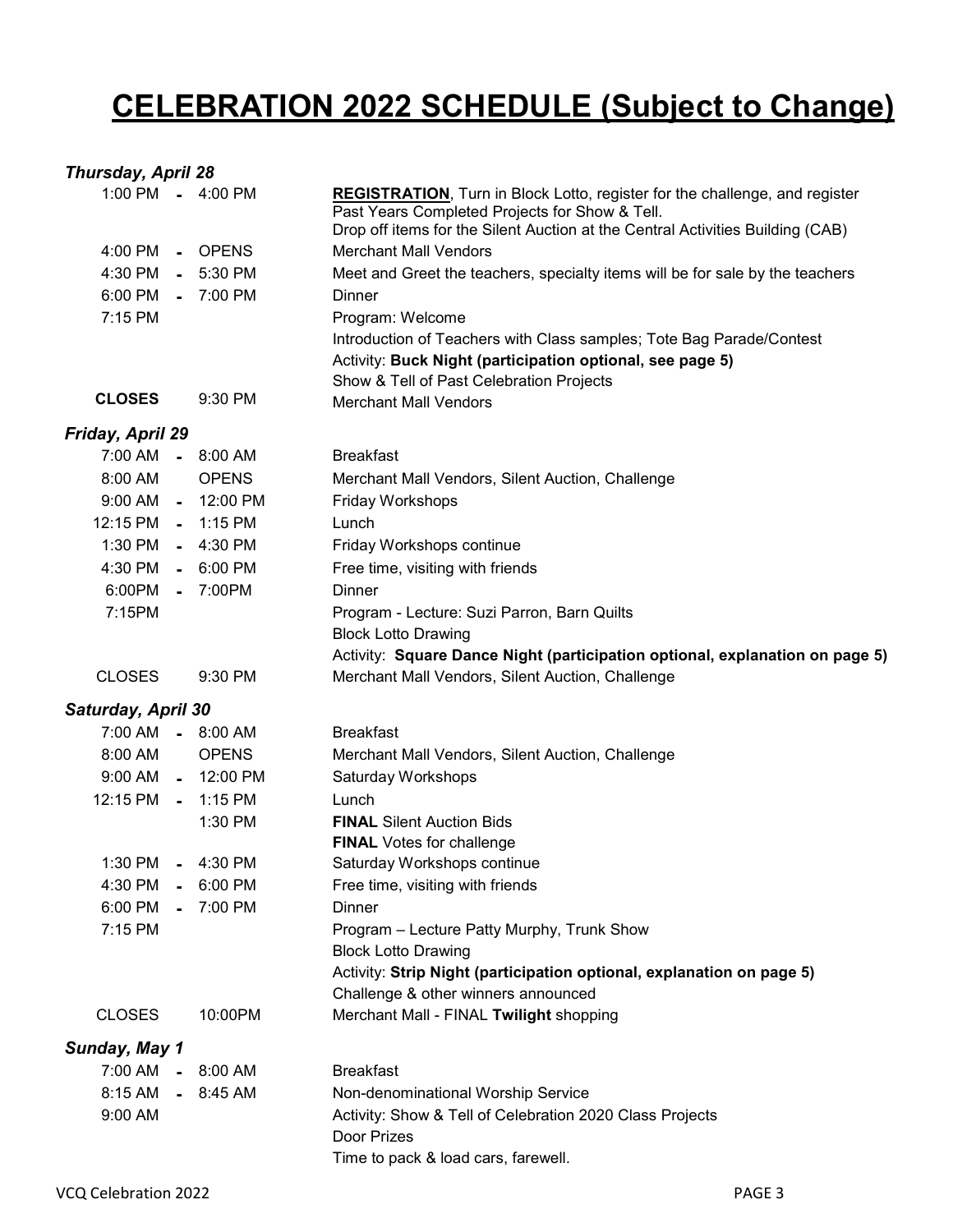# **CELEBRATION 2022 – FAQs**

#### *What does it cost? What is included?*

VCQ Members: \$385; Non-members: \$485; Day Students VCQ member \$310; Non-members: \$410. Visit the web site at *[www.vcq.org/join.htm](http://www.vcq.org/join.htm)* to become a member. Includes lodging, meals, all workshops (except kit fees & supplies), lectures, and special events.

#### *What is the Vi Graves Celebration Scholarship?*

The Vi Graves Celebration Scholarship provides financial support for VCQ members to attend the biennial event. Vi was a VCQ member who loved Celebration and lost her life to cancer. Scholarships can be full or partial depending on need and funds available. Applications are submitted to the VCQ President who along with the VP will determine the number and dollar amount of scholarships granted. This process is confidential. A member can nominate another member by submitting their name to the President or submitting a completed form on their behalf. The deadline for submission of the application for a Celebration scholarship is February 1, 2022. Application on page 30.

#### *How do I register?*

Online registration will begin August 1, 2021 at [www.vcq.org.](http://www.vcq.org/) Your \$100 **non-refundable** deposit must accompany your registration (via PayPal). The deposit reserves your space and will be deducted from the total cost. Choose your firstchoice classes; if a class is full, you will be prompted to make another choice. Members only may register in August; nonmembers may register beginning in September. Mailed registrations will be processed according to the date they were postmarked. If you prefer to register by mail, please send deposit payable to VCQ (notation: Celebration 2022) and registration form to: Kathy McCrea, 3852 Persimmon Circle, Fairfax, VA 22031. Registration closes March 1, 2022 or earlier if capacity is reached. Contact Kathy: [kathy.mccrea@cox.net.](mailto:kathy.mccrea@cox.net)

#### *When is final payment due?*

Final payments must be received by March 1, 2022. Remember to keep your VCQ membership up to date. All payments by check should be made payable to VCQ (notation: Celebration 2020) and sent to: Kathy McCrea, 3852 Persimmon Circle, Fairfax, VA 22031. Online payments will be made via PayPal.

#### *What is the cancellation policy?*

Cancellation requests must be submitted in writing to: Deborah Schupp, 17163 Tally Ho Trail, Brandy Station, VA 22714 OR emailed to celebration@vcq.org. While the deposit will not be refunded, refunds of additional payments will be issued only for requests postmarked or emailed before February 1, 2022, due to commitments to the 4-H Center and teachers.

#### *What about lodging?*

Housing is dormitory style in rooms accommodating a maximum of 4; each room has a private bath with shower, heat and air-conditioning, and ample storage. A limited number of handicapped facilities are available. Please indicate your needs when you register. Refrigerators and ice machines are available in the dormitories. **There will be a three-person minimum, four-person maximum per room. PLEASE INDICATE YOUR ROOMMATES' NAMES/PREFERENCES WHEN REGISTERING.** (4<sup>th</sup> bed is a trundle so please keep this in mind when selecting your roommates). SML 4-H Center is a non-smoking facility. Bed linens, pillow, blanket and towels will be provided. If desired, you may bring a bathmat, extra towel, extra pillow, hangers, and quilt for your bed.

#### *What are the meals like? What if I have special dietary needs?*

Meals are buffet style in the dining hall beginning with dinner on Thursday thru breakfast on Sunday. **Indicate any special dietary restrictions at registration**. Every effort will be made to accommodate allergies or dietary restrictions but cannot be guaranteed. Menus are chosen by the committee from a list of options provided by the 4-H center.

#### *What do I need to bring?*

See page 28 for a checklist of things to bring to Celebration 2022.

#### *Where is W.E. Skelton 4-H Educational Conference Center at Smith Mountain Lake?*

See page 27 for driving directions. Check their website<http://www.skelton4hcenter.org/> for any changes in directions prior to departure on April 28, 2022. Consult a VA road map or [http://maps.google.com](http://maps.google.com/) for more specific details.

*How can my family get in touch with me if there is an emergency?* W.E. Skelton 4-H Educational Conference Center at Smith Mountain Lake [SML] Emergency numbers: phone 540-721-2759 fax 540-721-2766 email: [Skelton4H@vt.edu.](mailto:Skelton4H@vt.edu) Bring your cell phone and charger.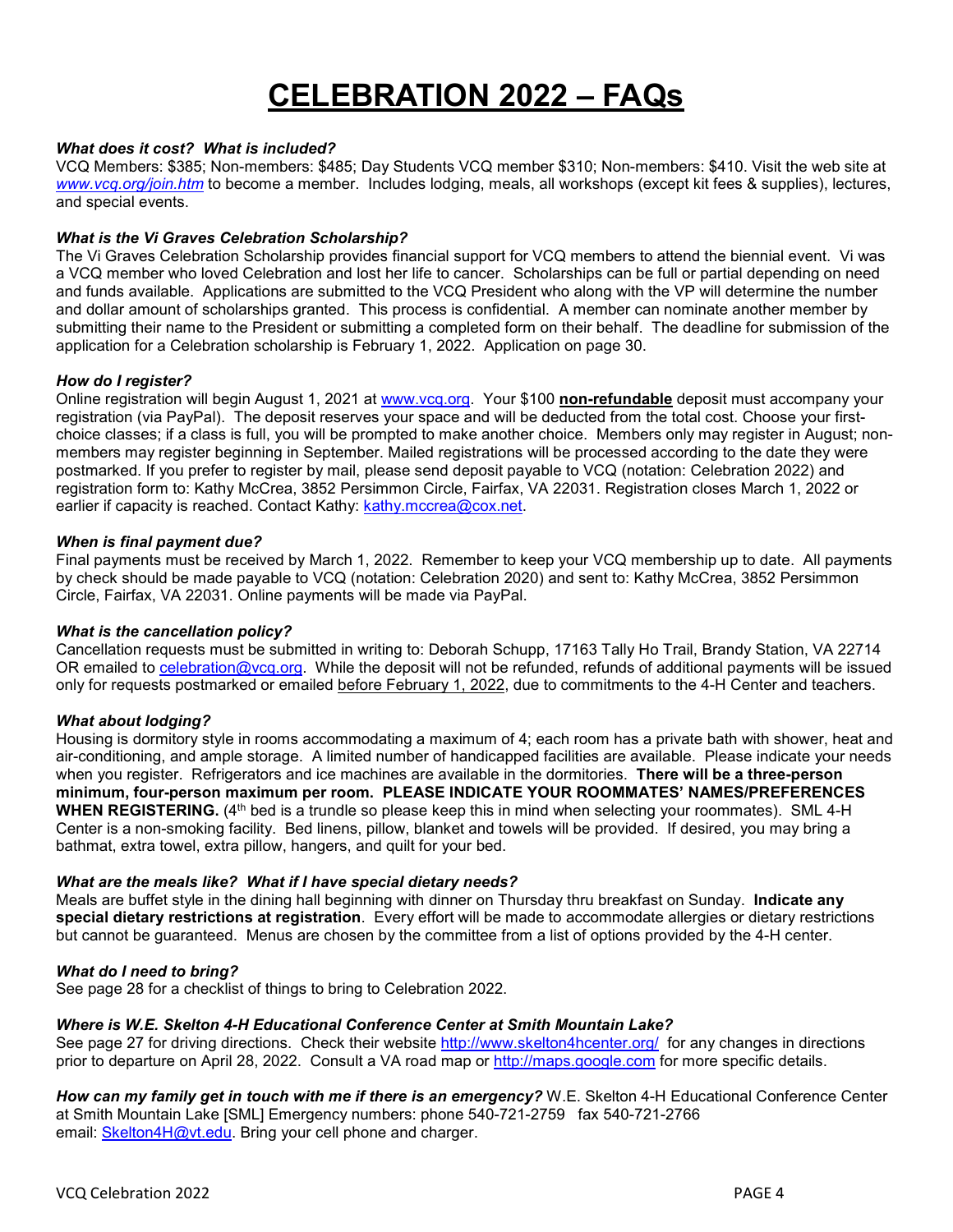# **EVENTS AND SPECIAL ACTIVITIES**

#### *Workshop Format:*

Six-hour workshops will be offered on Friday and Saturday along with "Come Quilt with Me". All your options are summarized beginning on page 9.

#### *Silent Auction:*

We would like to make this Celebration's Silent Auction the best ever. Our intent is to offer some of the best handmade items, fabrics, kits, sewing machines, and other like items. So, start sewing! A Tax Receipt form will be available upon request when you bring your items to Celebration 2022 on Thursday, April 28. Please do not clean out your sewing room and grab just any old thing. We reserve the right to put items on the Peddler's Table. Contact Betty Blessin, [bblessin@triad.rr.com,](mailto:bblessin@triad.rr.com) or Deb Schupp, [celebration@vcq.org,](mailto:celebration@vcq.org) with questions.

#### *Peddler's Table:*

There will be a Peddler's Table for yard sale type items (outdated books/magazines, fabrics, tools, notions that would not be suitable for the Silent Auction). These items will be available for a small donation. If you have any items you want to donate, PLEASE BRING THEM WITH YOU TO CELEBRATION.

#### *Block Lotto:*

Join in the fun! Block Lotto for Celebration 2022 will have a raffle drawing for completed blocks. The block is called Paths & Stiles. There are six different backgrounds: three black batik prints and three Moda Grunge creams. Mix it up with contemporary or traditional fabrics from your stash. Here's how to participate:

- Buy a fabric kit with instructions for \$1.00 (sale price!) from Phyllis Keesee; contact her at [jophee@aol.com.](mailto:jophee@aol.com)
- Complete each block purchased and turn it in at the Block Lotto table. You will receive one raffle ticket for each block returned. Each ticket represents a chance to win a set of blocks.
- Buy more kits. Repeat!!

There will be a PRIZE for the person who returns the most completed blocks, so get sewing! See pictures of sample blocks at [www.vcq.org/cele.htm.](http://www.vcq.org/cele.htm) Any questions please contact Phyllis Keesee or Deb Schupp at [celebration@vcq.org.](mailto:celebration@vcq.org)





# *Buck Night (THURS): Participation Optional*

For each dollar [buck] contributed upon entering the auditorium for the evening activities you will receive a numbered ticket. Be sure to keep your ticket(s) handy. The dollars collected will be used to create several vouchers which will be good at any of the vendors during our 2022 VCQ Celebration.

### *Square Dance Night (FRI): Participation Optional*

For each 10" square contributed upon entering the auditorium for the evening activities you will receive a numbered ticket. Be sure to keep your ticket(s) handy. The squares will be collected and bundled and given away as prizes.

### *Strip Night (SAT): Participation Optional*

For each 2  $\frac{1}{2}$ "x WOF Strip of fabric contributed upon entering the auditorium for the evening activities you will receive a numbered ticket. Be sure to keep your ticket(s) handy. The strips collected will be bundled and given away as prizes.